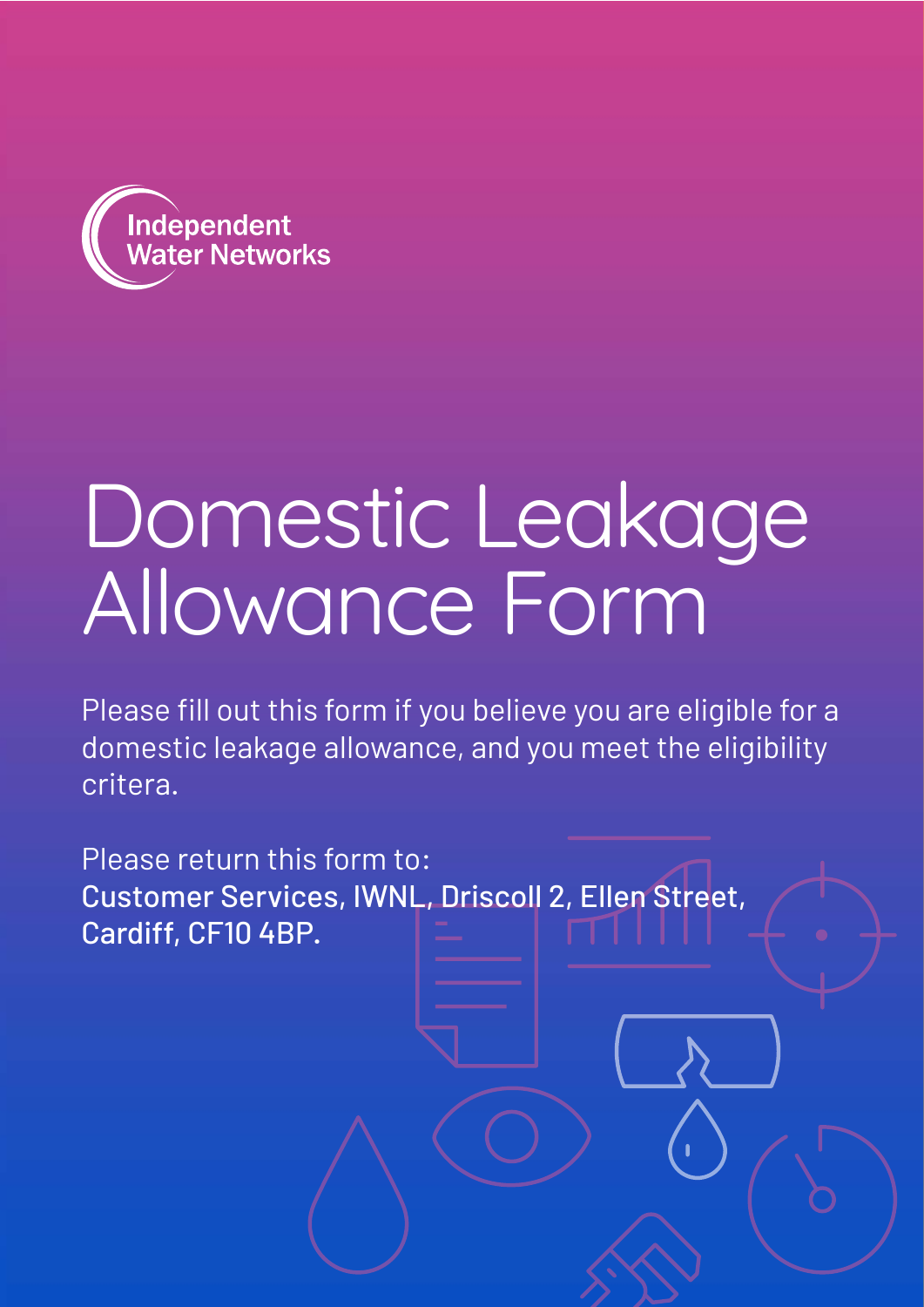# **Eligibility Criteria**

You are only eligible for a leakage allowance for leaks on the supply pipe to your property and if this is the first instance of a leakage allowance claim.

We will not consider an allowance if you were aware of a leak and failed to repair it within 21 days, the leak was caused by negligence or recklessness either by you or a third party or the leak is inside your property.

Please confirm if the leak at the property is:

a) Internal within your property

b) On the supply pipe outside your property.

The diagram below details a typical water network. Please use this to clarify who is responsible for maintaining the pipework and to determine the location of the leak at your property.

If you have ticked box (a) above, you do not meet our eligibility criteria. You will need to get a plumber to your house as soon as possible to get the leak repaired.

If you have ticked box (b), please fill out the rest of this form.

Please note that:

• You can arrange to have any repair or replacement work done privately. However, we will not reimburse these costs. • If the leak occurs within twelve months of the date that the water supply was first installed to the property by the builder on your site, you may be covered by their guarantee and any defects should be repaired at their cost.



**Boundary diagram**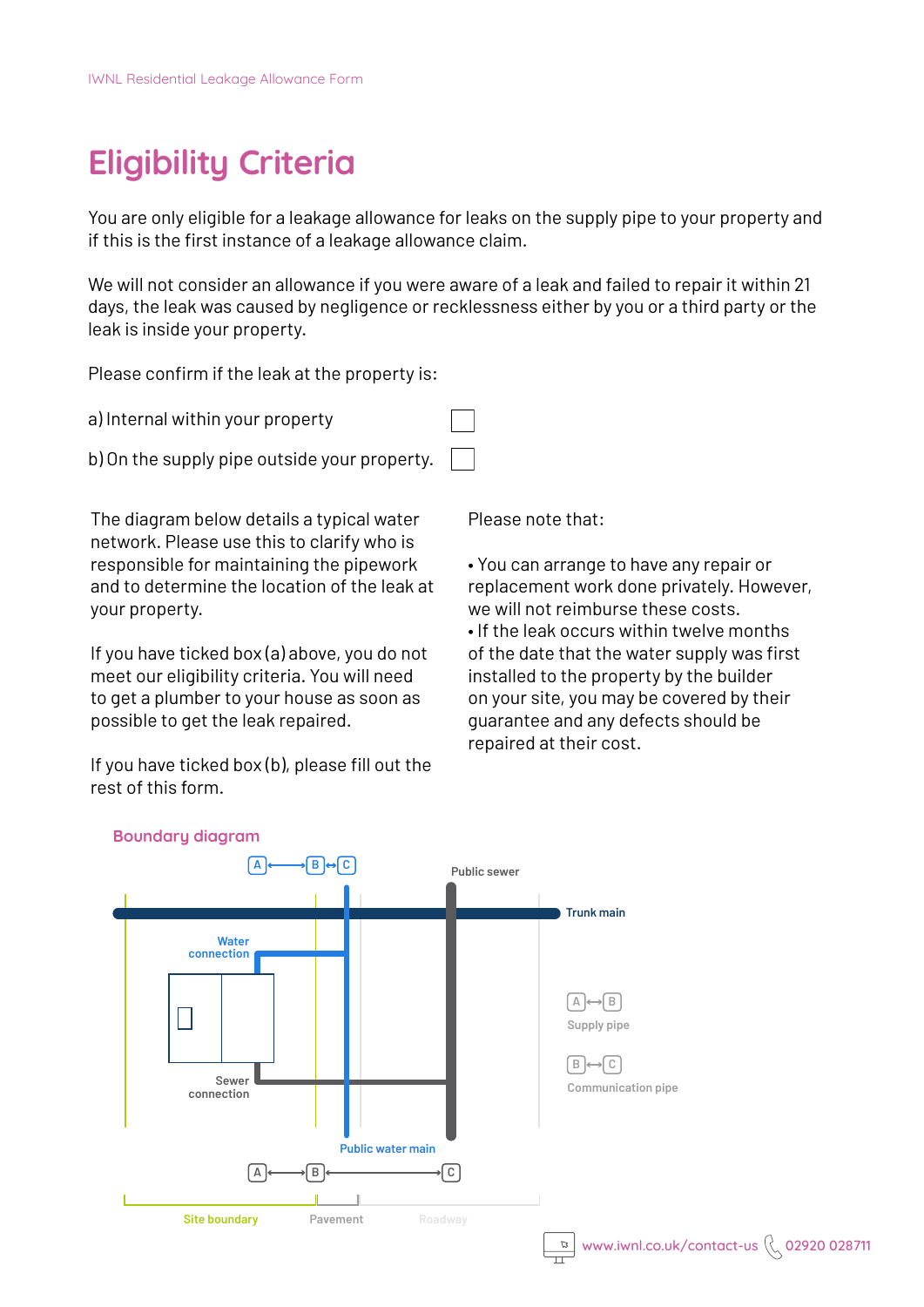| <b>Section One - Your Details</b>       |  |  |  |  |  |  |  |  |
|-----------------------------------------|--|--|--|--|--|--|--|--|
| <b>Customer Account Number</b>          |  |  |  |  |  |  |  |  |
| <b>First Name</b><br>Last Name<br>Title |  |  |  |  |  |  |  |  |
| <b>Address and Postcode</b>             |  |  |  |  |  |  |  |  |
| How many people live at this address?   |  |  |  |  |  |  |  |  |
| Mobile Phone No.<br>Daytime Phone No.   |  |  |  |  |  |  |  |  |
| <b>Email Address</b>                    |  |  |  |  |  |  |  |  |

### Section Two - About the Leak

| <b>Location of the leak</b> |
|-----------------------------|
|-----------------------------|

| On internal pipework, i.e. toilet cistern, header tank etc | At the meter         |  |
|------------------------------------------------------------|----------------------|--|
| On external pipework i.e. outside tap, outside toilet etc  | On the supply pipe [ |  |
| Under the house/floor                                      | Other                |  |
|                                                            |                      |  |

#### **What happened to the leaked water?**

#### **When did you first become aware of the leak?**

## Section Three - About the Repair

| Who repaired the leak?           |  |
|----------------------------------|--|
|                                  |  |
|                                  |  |
|                                  |  |
| What date was the leak repaired? |  |
|                                  |  |